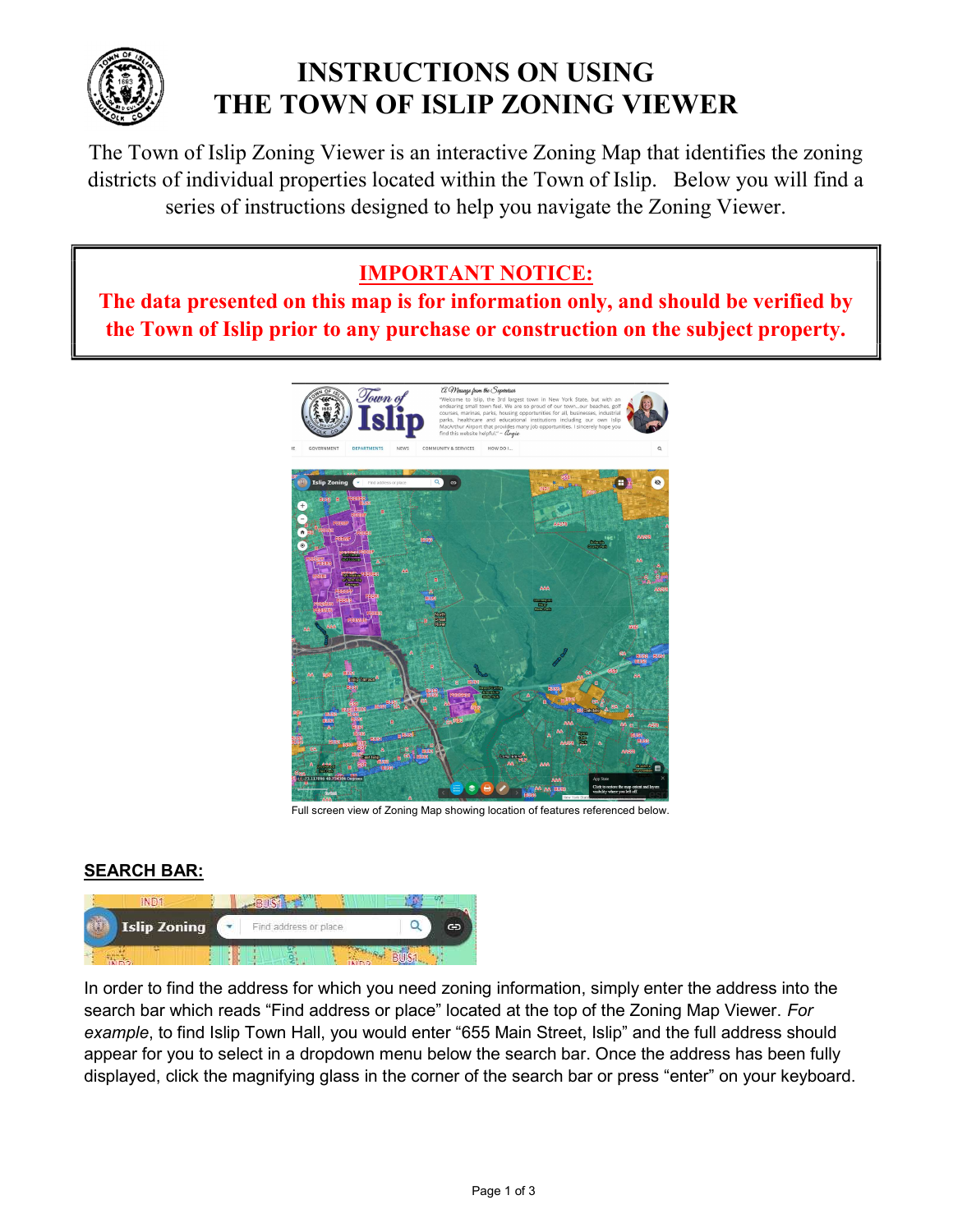#### ZONING INFORMATION:



Once the desired property is entered, the map will jump to the property selected. A small black dot will appear on the map (above image on left). To view the zoning of the property, left-click at the desired location on the map to view the zoning pop-up box (above image on right). This box shows the zoning district of the selected property. Then click on the "More info" link in the pop-up box to jump to the Town Code for Use District Regulations applicable to that address. This is a general overview of the regulations for the property; other sections of the code may also apply. Some parcels may have covenants and restrictions; please contact the Planning Department for more information. If the parcel appears to be split-zoned or appears within the boundaries of two separate zones, please contact the Planning Department for clarification.

#### TOOL BAR:



The tool bar consists of a Legend, Layer List, Print tool and Measurement tool. It is located at the bottom of the Zoning Map Viewer (depending on your display settings, you may have to scroll down to see the tool bar at the bottom of the page):



The Legend tool contains a list of all the zoning types within the Town of Islip, including residential, commercial and industrial zones among others.



The Layer List tool allows you to toggle between the Islip Zoning Map and Aerial Imagery (photograph of a geographic area taken from above). By clicking the three dots to the right of any layer, you can adjust the visual appearance of the map by hiding the labels of features on the map, zooming to the full extent of a map layer, or adjusting how transparent the layer is.



The Print tool allows you to print out specific sections of the zoning map. Be sure to adjust your printer settings to fit your specific printer's capabilities.



The Measurement tool allows you to calculate distances, measure areas and/or find coordinates for specific locations on the map.

After choosing the type of measurement desired (Area, Distance or Location), left click anywhere on the map to start the measuring path. To add additional points on the path, left click. To end the measurement, double click. You can choose the format of the results (i.e. miles, kilometers, etc.) before or after measuring. When choosing results for coordinates, "Degrees" will give latitude and longitude in only degree measurements such as 40.74606; "DMS" will give precise measurements in a degrees, minutes, seconds format such as 40°44'45.71.